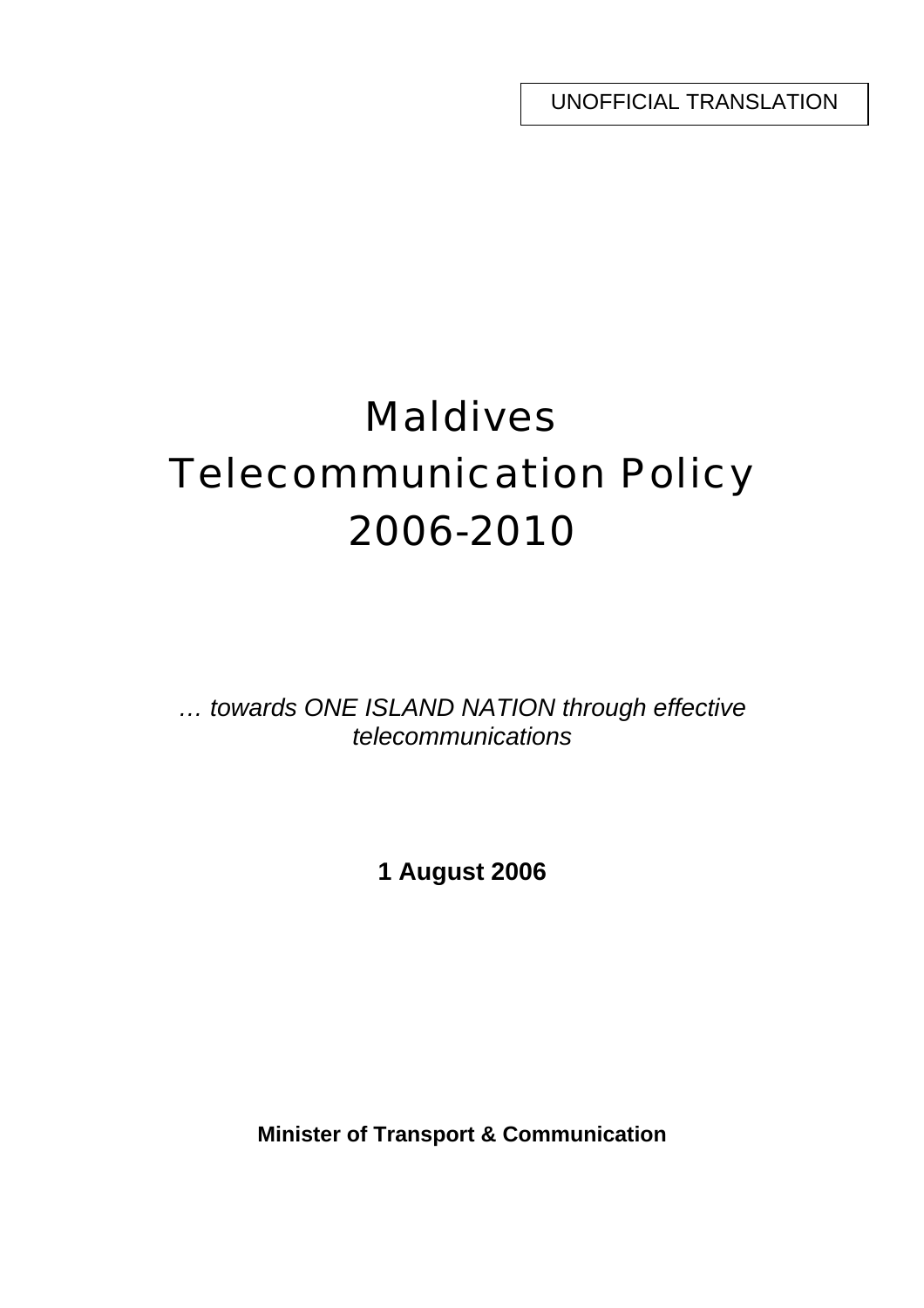# **Table of Contents**

| Objective 1.2: | Make the telecommunications charges comparable and                      |  |  |  |  |
|----------------|-------------------------------------------------------------------------|--|--|--|--|
|                | competitive to the regional countries / selected economies /            |  |  |  |  |
|                |                                                                         |  |  |  |  |
|                |                                                                         |  |  |  |  |
|                |                                                                         |  |  |  |  |
|                |                                                                         |  |  |  |  |
|                |                                                                         |  |  |  |  |
| Objective 2.2: | Enhance existing networks to support higher capacity to                 |  |  |  |  |
|                |                                                                         |  |  |  |  |
| Objective 2.3: | Introduce alternative technologies that provide high                    |  |  |  |  |
| Objective 2.4: | Provide high speed Internet services throughout the country 7           |  |  |  |  |
| Objective 2.5: | Establish a nationwide emergency telecommunications and                 |  |  |  |  |
|                |                                                                         |  |  |  |  |
| Objective 2.6: | Provide effective telecommunication facilities to the                   |  |  |  |  |
|                | fishermen and vessels travelling within the territorial                 |  |  |  |  |
|                |                                                                         |  |  |  |  |
|                | Objective 2.7: Establish reasonable communication means for people with |  |  |  |  |
|                |                                                                         |  |  |  |  |
| Objective 2.8: | Increase international capacity by connecting Maldives to               |  |  |  |  |
|                |                                                                         |  |  |  |  |
|                |                                                                         |  |  |  |  |
|                |                                                                         |  |  |  |  |
|                |                                                                         |  |  |  |  |
|                | Objective 3.1: Enact a Telecommunications Act providing increased       |  |  |  |  |
|                |                                                                         |  |  |  |  |
| Objective 3.2: | Increase transparency and accessibility of the regulatory               |  |  |  |  |
|                | procedures and processes of the Regulatory Authority13                  |  |  |  |  |
| Objective 3.3: | regulatory framework<br>Strengthen<br>the<br>for                        |  |  |  |  |
|                | telecommunications and Information Technology14                         |  |  |  |  |
| Objective 3.4: | safe use of telecommunications and<br>Facilitate<br>the                 |  |  |  |  |
|                |                                                                         |  |  |  |  |
|                |                                                                         |  |  |  |  |
|                |                                                                         |  |  |  |  |
| Objective 4.1: | Further strengthen competition in the Internet market15                 |  |  |  |  |
| Objective 4.2: |                                                                         |  |  |  |  |
| Objective 4.3: | Increase competition in international services 16                       |  |  |  |  |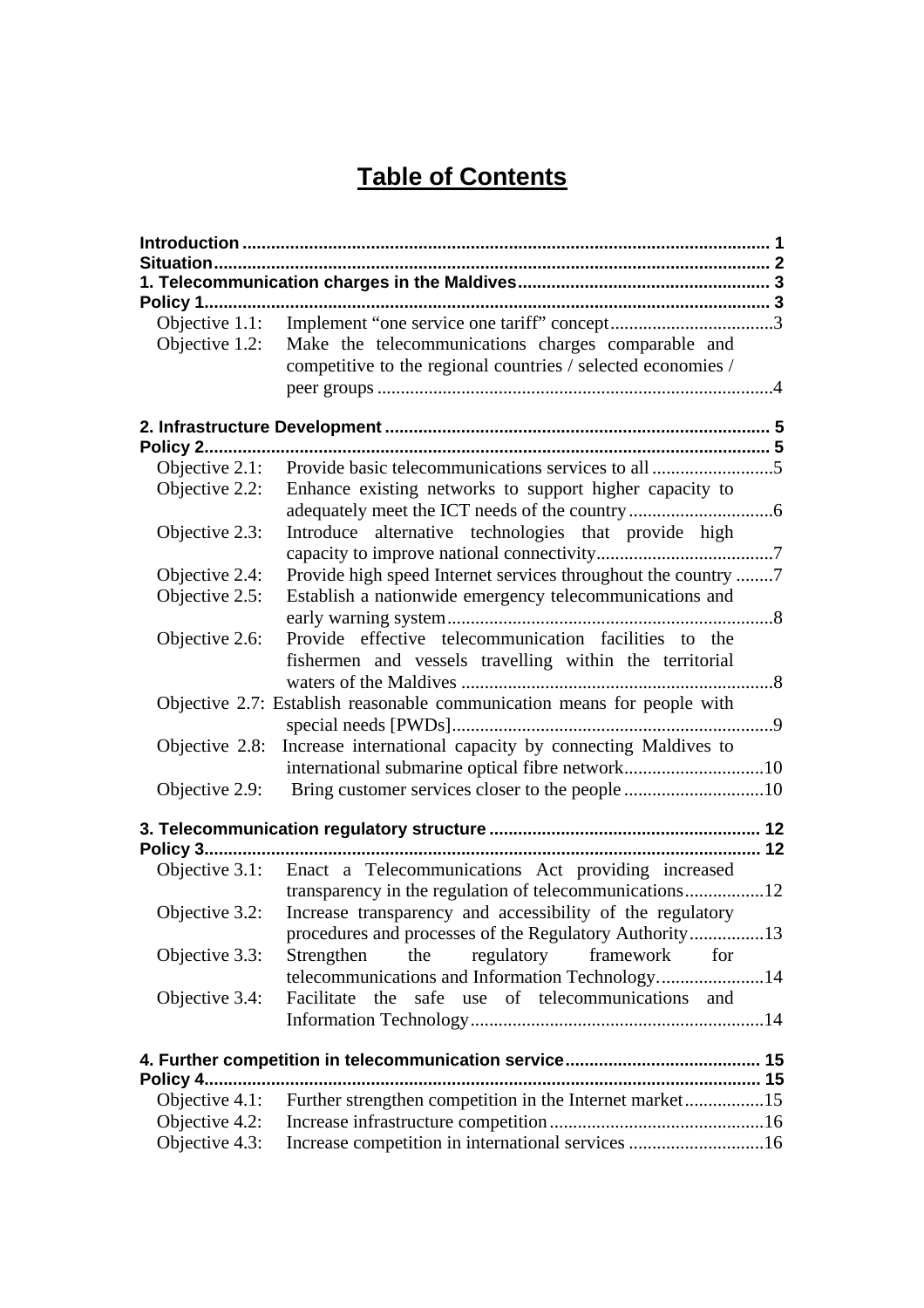| 5. Promoting the use and development of telecommunications and other |  |
|----------------------------------------------------------------------|--|
|                                                                      |  |
|                                                                      |  |
|                                                                      |  |
| Objective 5.3: Improve public accessibility to services through the  |  |
|                                                                      |  |
|                                                                      |  |
|                                                                      |  |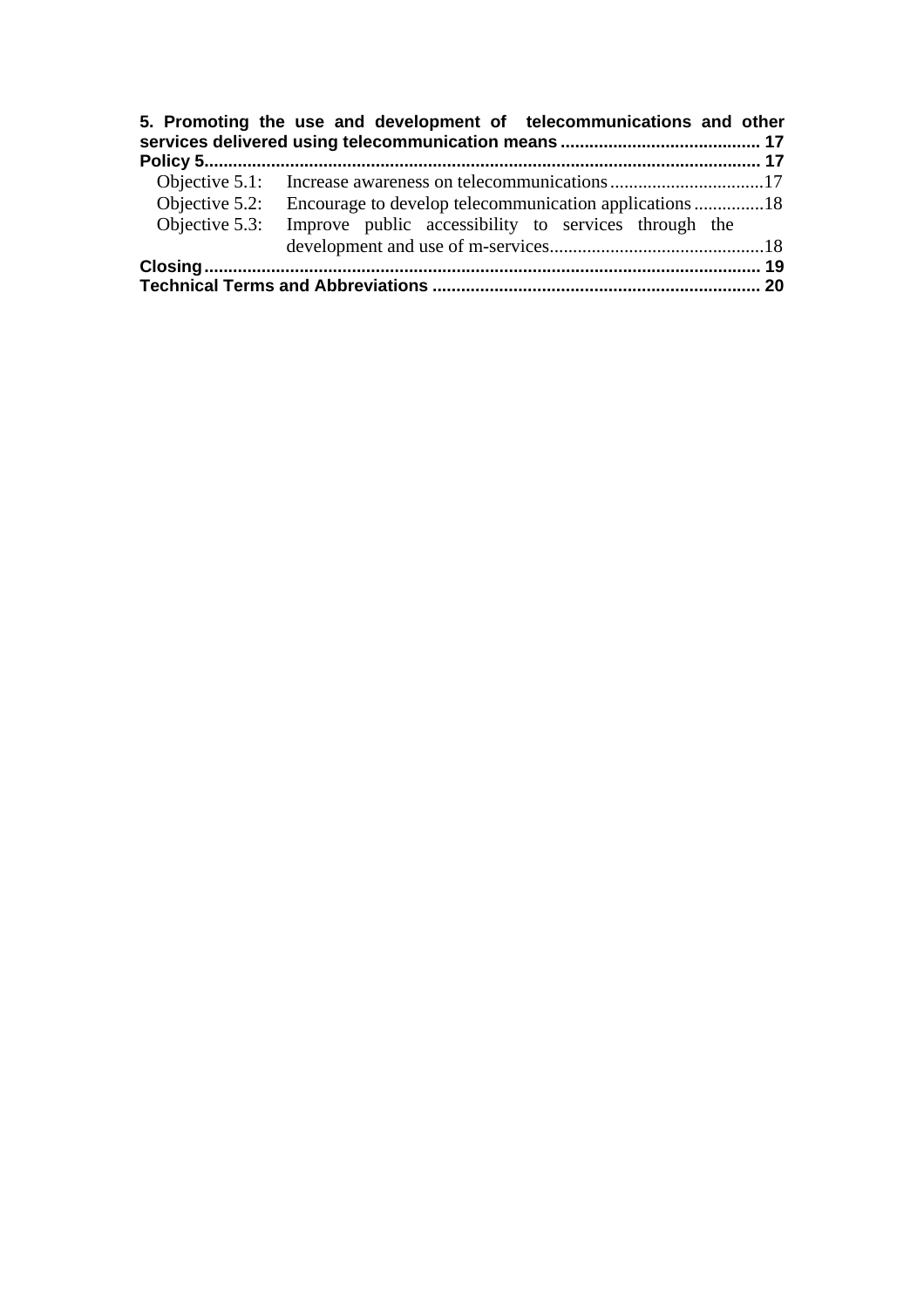# **Maldives Telecommunication Policy 2006-2010**

# **Introduction**

Telecommunication can play a vital role in linking our dispersed communities and reduce the impact of the geographical isolation and physical separation that exists between island communities of Maldives. Telecommunication will also play a major role in achieving the economic and social developmental objectives envisaged in the Vision 2020 of Maldives. This policy which is to be effective for the period 2006- 2010, is designed to virtually reduce the geographical separation by reducing the disparity in services rendered throughout the country thereby achieving a "one island nation" as envisioned in this policy.

The past Telecommunication Policy saw significant developments in the sector. During the period 2001-2005, improvements in the coverage and quality of telecommunication services became apparent with a reduction in prices of services. A more comprehensive regulatory framework was established that provided sufficient powers and transparency in the Regulator, resulting in foreign as well as local investments in the sector.

This Telecommunication Policy has been formulated through a wider public consultation process, in which a large cross section of consumers from the Atolls as well as the major businesses and industry, government and telecom operators actively participated to provide completeness and credibility for the stakeholders.

This Maldives Telecommunication Policy has been formulated to continue the telecommunication developments triggered through the Telecommunication Policy 2001-2005 as well as to introduce new areas of development, in view of the dynamic global trends in the telecommunication technologies and changing economic and social development needs of the country and to facilitate and achieve the aforementioned objectives. The policy identifies and addresses key issues in the sector in 5 major areas. This policy is designed in the hope that it will facilitate sustainable development of telecommunication services for the next 5 years.

1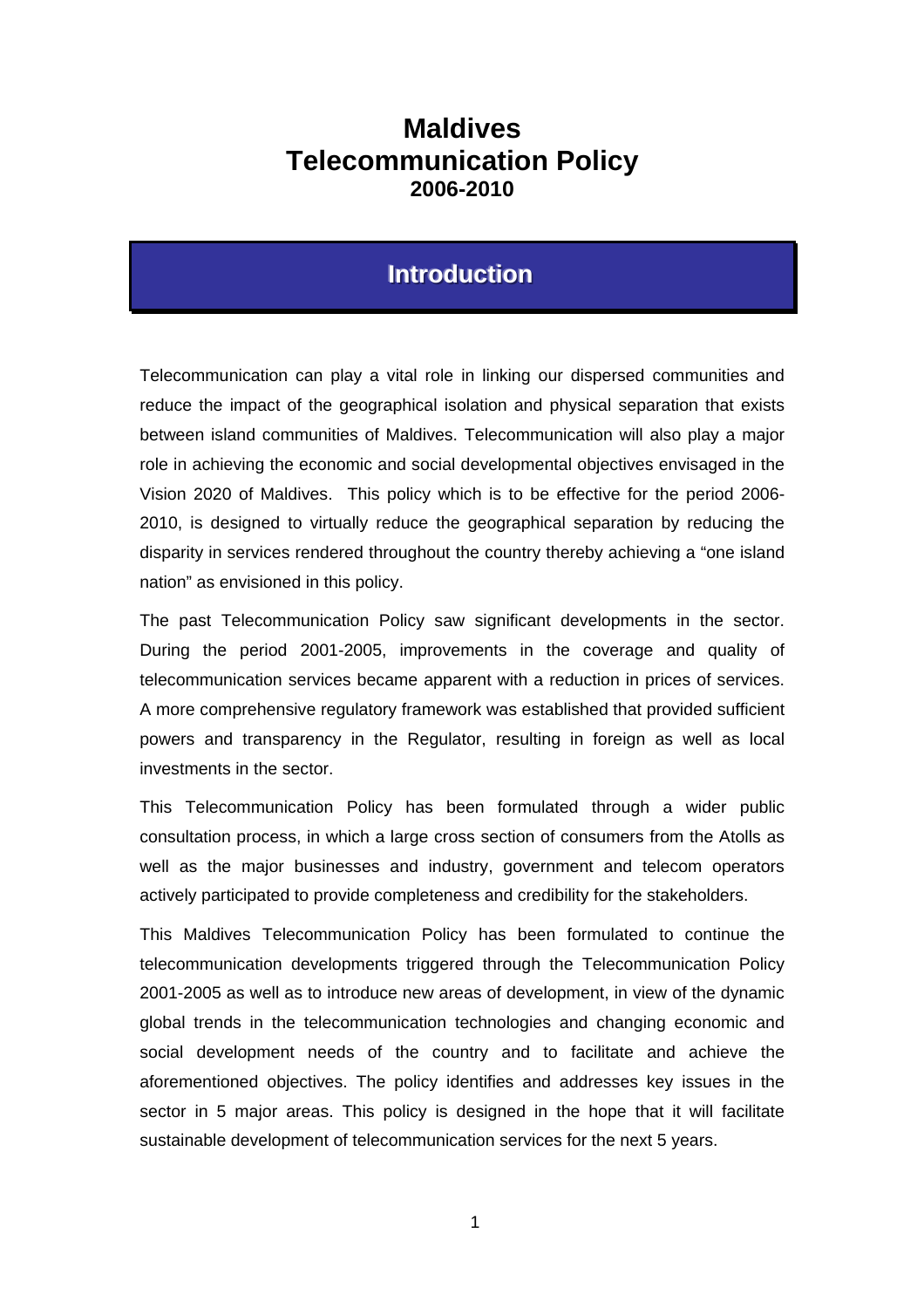# **Situation**

The first published Telecommunication Policy in the Maldives has brought significant improvements in the telecommunication services.

The telecommunications services especially the cellular mobile services have expanded to cover nearly the whole country. The two independent network infrastructures established through the length of the country has created better resilience and accessibility to the services. It has created new opportunities to provide higher capacity and access to a wider population. It has also allowed the introduction of new services especially on the mobile network.

The services are now significantly cheaper than they used to be before 2001. International call charges have come down by 68%. Calls are now charged on per second basis instead of per minute. National fixed telephone charges have come down by 28%. Broadband Internet has been introduced with use-based charges instead of time-based. Internet charges have dropped by 75%. Post-paid mobile call charges have dropped by 68% while pre-paid charges have reduced by 84%.

Compared to most countries in the South Asia Region, Maldives is in a better position in terms of telecommunications development. Maldives have achieved more than 80% penetration. This figure is high compared to the regional countries. Maldives is the only country in the region to have achieved nearly 100% population coverage.

Whilst acknowledging the significant developments that took place during the past 5 years, it may be noted that the momentum gained must be sustained if not increased. There is still a lot to be done to improve the national telecommunication scenario and to keep abreast the developments in regional and global telecommunications markets.

Our vision is to make Maldives the "most connected nation" integrating all the benefits of telecommunication services to enhance the quality of life of our people.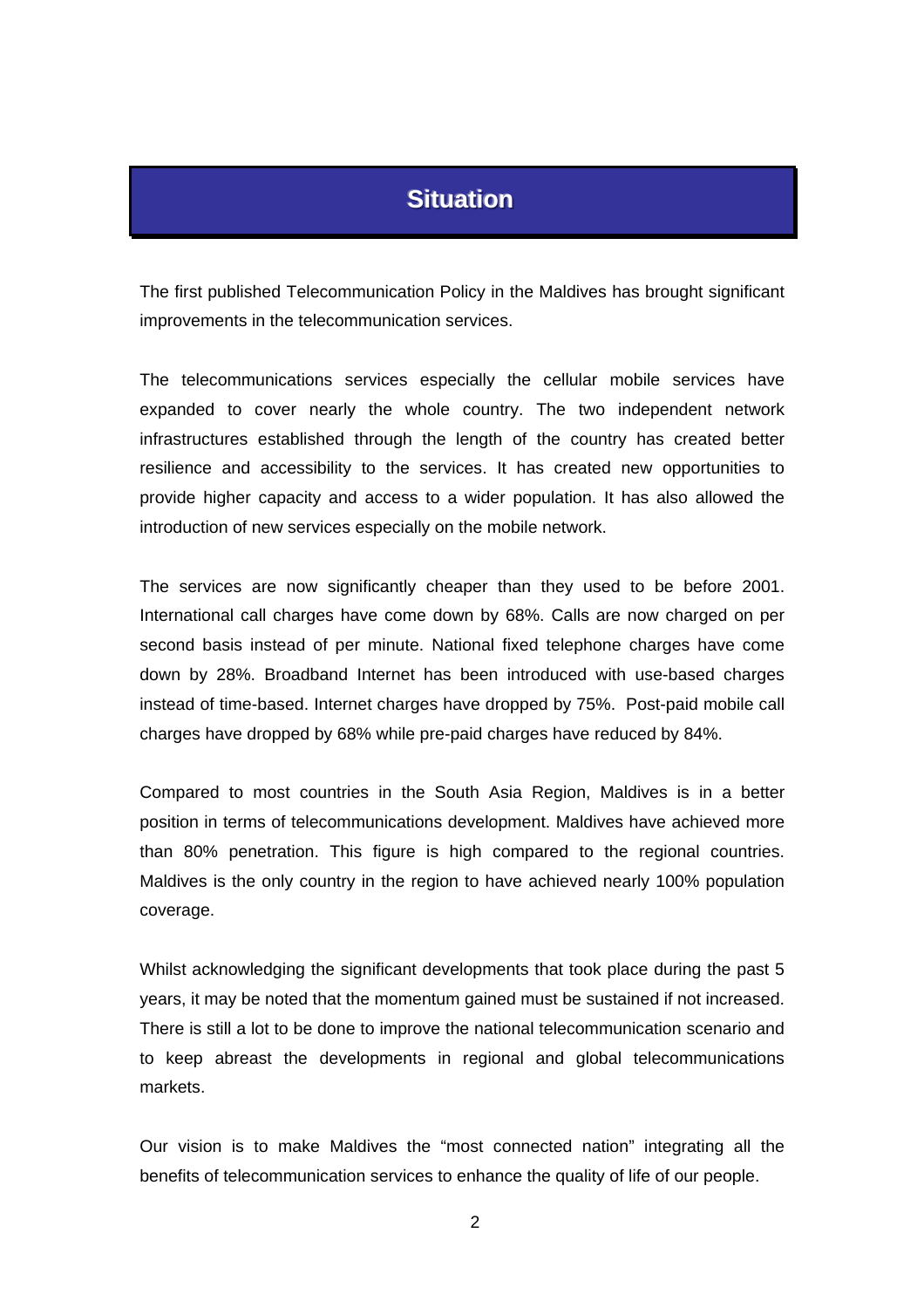# **1. Telecommunication charges in the Maldives**

The telecommunication charges have significantly reduced during the policy period 2001 to 2005. Most dynamic changes are seen in the mobile services while Internet services also showed positive changes. International call charges have also reduced.

While there has been some reduction in fixed telephone charges, it has been less significant, and the access to the service is still perceived to be too expensive to be affordable to most people in islands other than the 13 islands which have residential service.

# **Policy 1**

#### **Telecommunications charges shall be non-discriminatory, affordable and cost oriented**

#### **Objective 1.1: Implement "one service one tariff" concept**

The economic and social barriers imposed by the physical separation that exists between the inhabited islands could be greatly reduced through effective telecommunication services. "One service one tariff" concept is recommended to create a virtual environment where the geographical distances and separations are ignored to effectively provide one tariff to anywhere in the Maldives.

Mobile service already has this concept and has been effective. The concept needs to be extended to fixed telephone service.

- 1.1.1 Study the commercial impact of creating a "One service one tariff" by the end of 2006.
- 1.1.2 Implement tariff rebalance, initially to reduce existing tariff zones to 2. i.e. local and long distance only, by the second quarter of 2007.
- 1.1.3 Based on the impact tariff of rebalance, implement one tariff to anywhere in the country by the second quarter of 2008.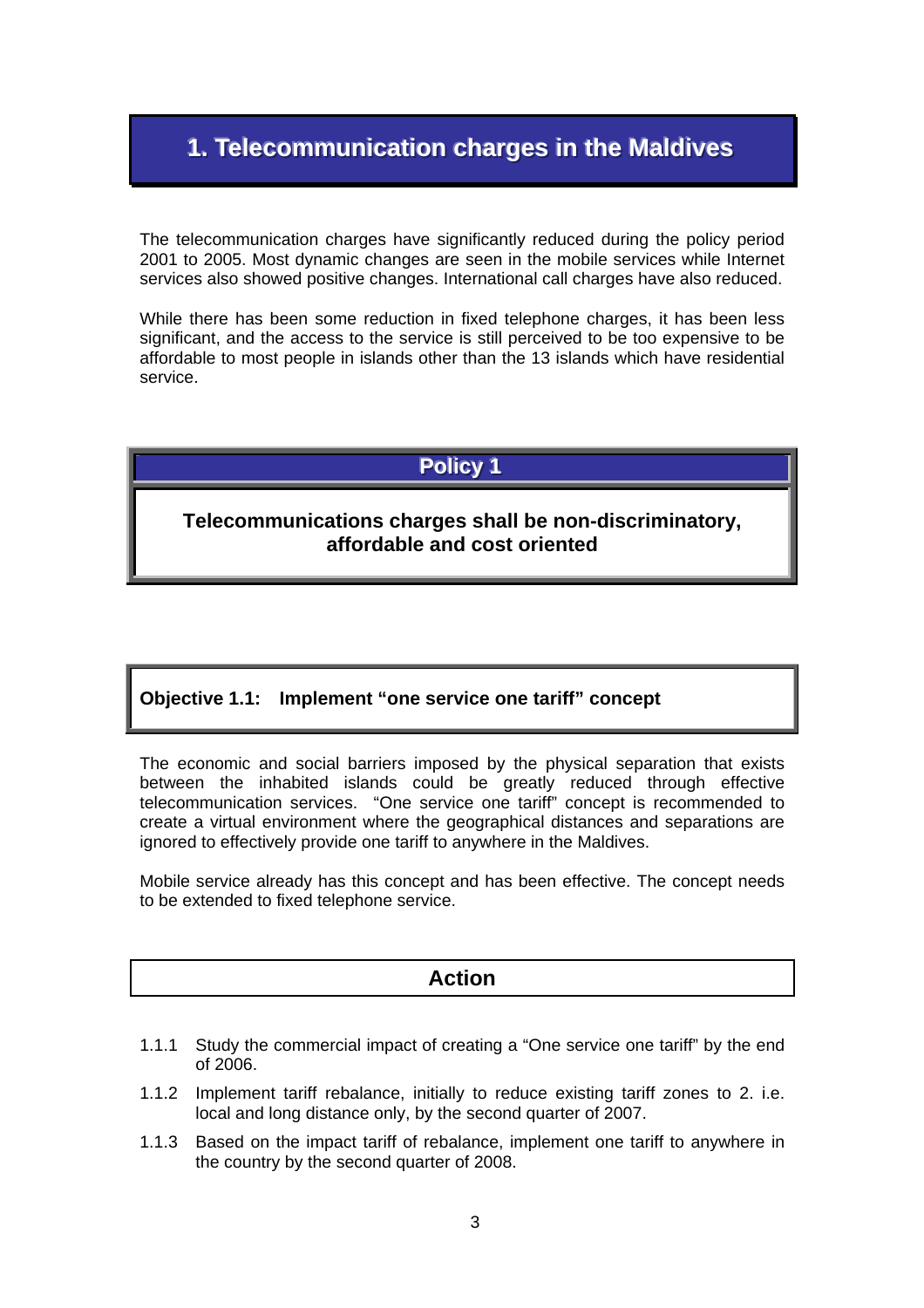#### **Objective 1.2: Make the telecommunications charges comparable and competitive to the regional countries / selected economies / peer groups**

In addition to providing an affordable service to its people, Maldives needs to be competitive to its neighbours and regional countries in its telecommunication charges as a prerequisite for foreign investment attraction.

Regular benchmarking of telecommunication charges is necessary in responding to improve the competitiveness of the Maldivian market.

- 1.2.1 Regularly benchmark telecommunication tariff including fixed telephone, Internet, international services and leased capacity and publish this information annually.
- 1.2.2 Operators providing multiple services shall implement accounting separation before end of 2008 and provide cost details along with Annual Financial Reports to the Regulator.
- 1.2.3 Control tariff of non-competitive services and services provided for national interest.
- 1.2.4 Increase competition in a sustainable manner as a means of effectively reducing charges, while regulating tariffs for non-competitive services where appropriate.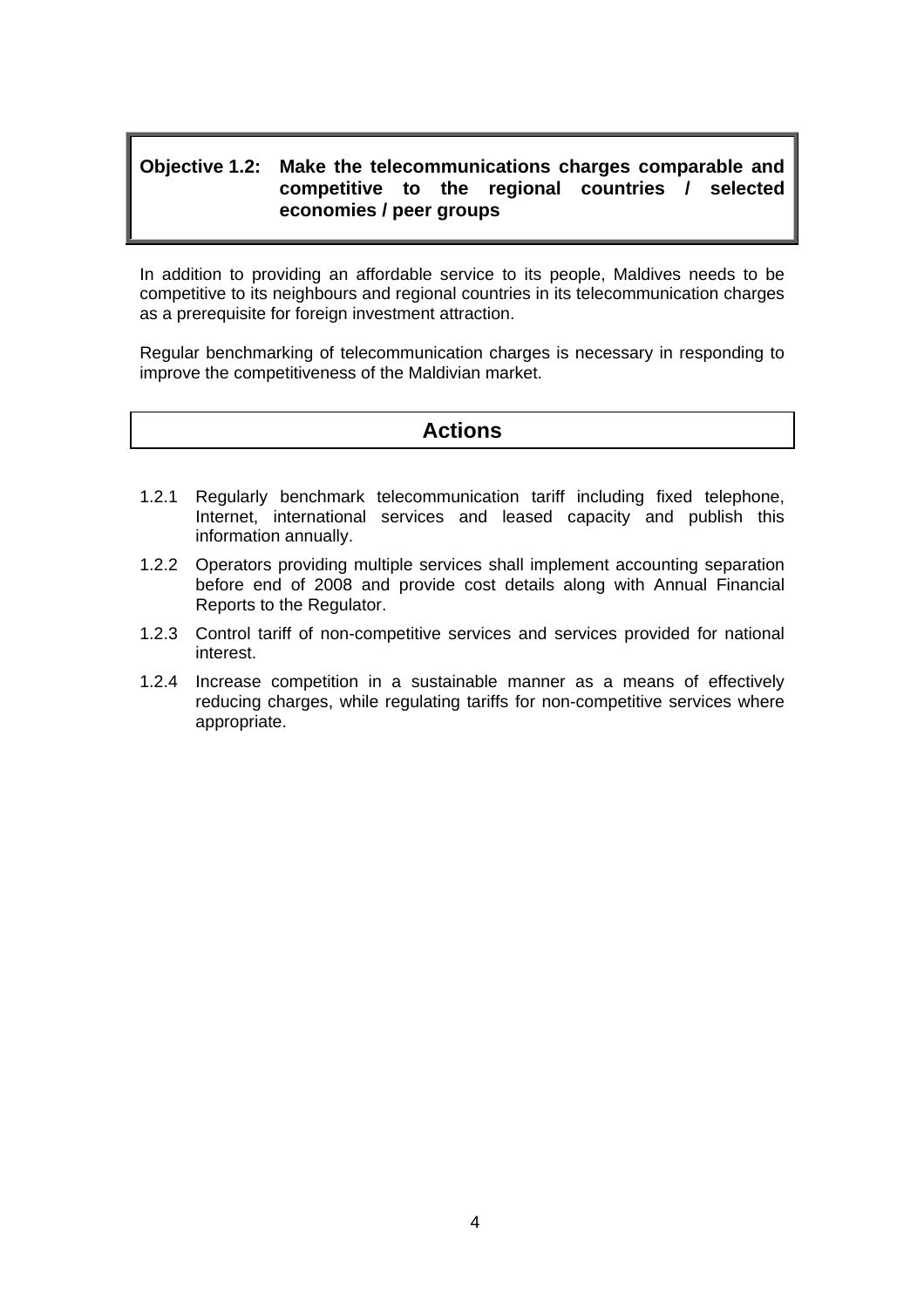# **2. Infrastructure Development**

Significant developments have taken place during the last policy period especially in the advent of competition. Two independent nationwide microwave networks exist now reaching all corners of the country. This has created better resilience and accessibility to the services.

However, the networks are designed mainly to cater for voice related services and thin route data services. While there are improvements on availability of bandwidth within the country, it does not provide sufficient capacity for availing broadband connectivity on a wider scale to improve Internet and other ICT applications.

The success of broadband ICT will depend heavily on the available national broadband capacity. The requirement is further enhanced with the planned submarine optical fibre connectivity of Maldives to the outside world.

Except for 13 islands, access networks to provide the fixed telecommunication services have not been developed. The challenges of providing basic telecommunications services universally, needs to be overcome by utilising technology-neutral solutions.

### **Policy 2**

**Telecom infrastructure shall be expanded and developed to provide basic, enhanced and broadband services throughout the country** 

#### **Objective 2.1: Provide basic telecommunications services to all**

Telecommunication is now considered as a basic necessity. Therefore, every Maldivian has the right to have basic telecommunication services at an affordable price. For this objective the basic telecommunications services is considered to be the telecommunications services that are needed to fulfil the minimal communication needs of the individual.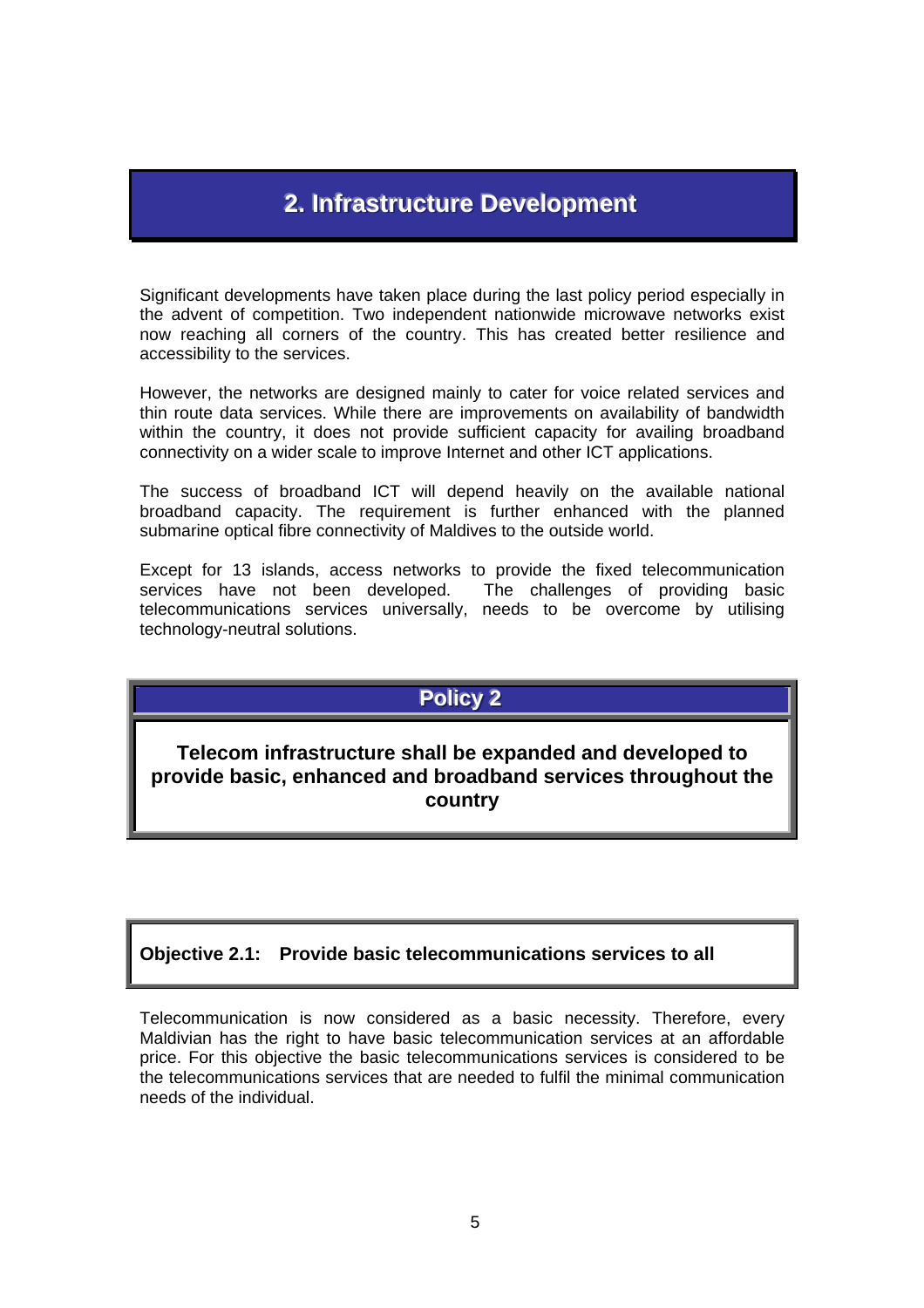### **Action**

- 2.1.1 Introduce a basic telecommunication package, to be revised from time to time according to circumstances, which includes 90 minutes of national voice calls, 250 MB of Internet access at a minimum speed of 56 Kbps, to be available to any household who requests for the package at a price not more than Rf 200 a month.
- 2.1.2 The basic telecommunication package could be offered by any telecommunication operator.
- 2.1.3 The basic telecommunication package shall be introduced not later than end 2006and to be available to all inhabited islands before end of 2008.

#### **Objective 2.2: Enhance existing networks to support higher capacity to adequately meet the ICT needs of the country**

In order to provide adequate connectivity for faster Internet and other ICT applications, the existing capacity of the networks needs to be increased. New technologies which are more efficient in providing the necessary capacity and bandwidth need to be adapted to provide local solutions.

- 2.2.1 Infrastructure based telecommunication operators shall invest in their networks to increase available capacity to meet the demands of the broadband ICT applications throughout the country.
- 2.2.2 In this respect, the operators may increase existing backbone capacity based on demand and not less than 2xSTM1s throughout the country before end of 2008.
- 2.2.3 Leased line capacity of 2Mbps from each inhabited island to be available on demand before end 2008
- 2.2.4 Study the viability of "Triple play" technology and introduce such technologies in the Maldivian market.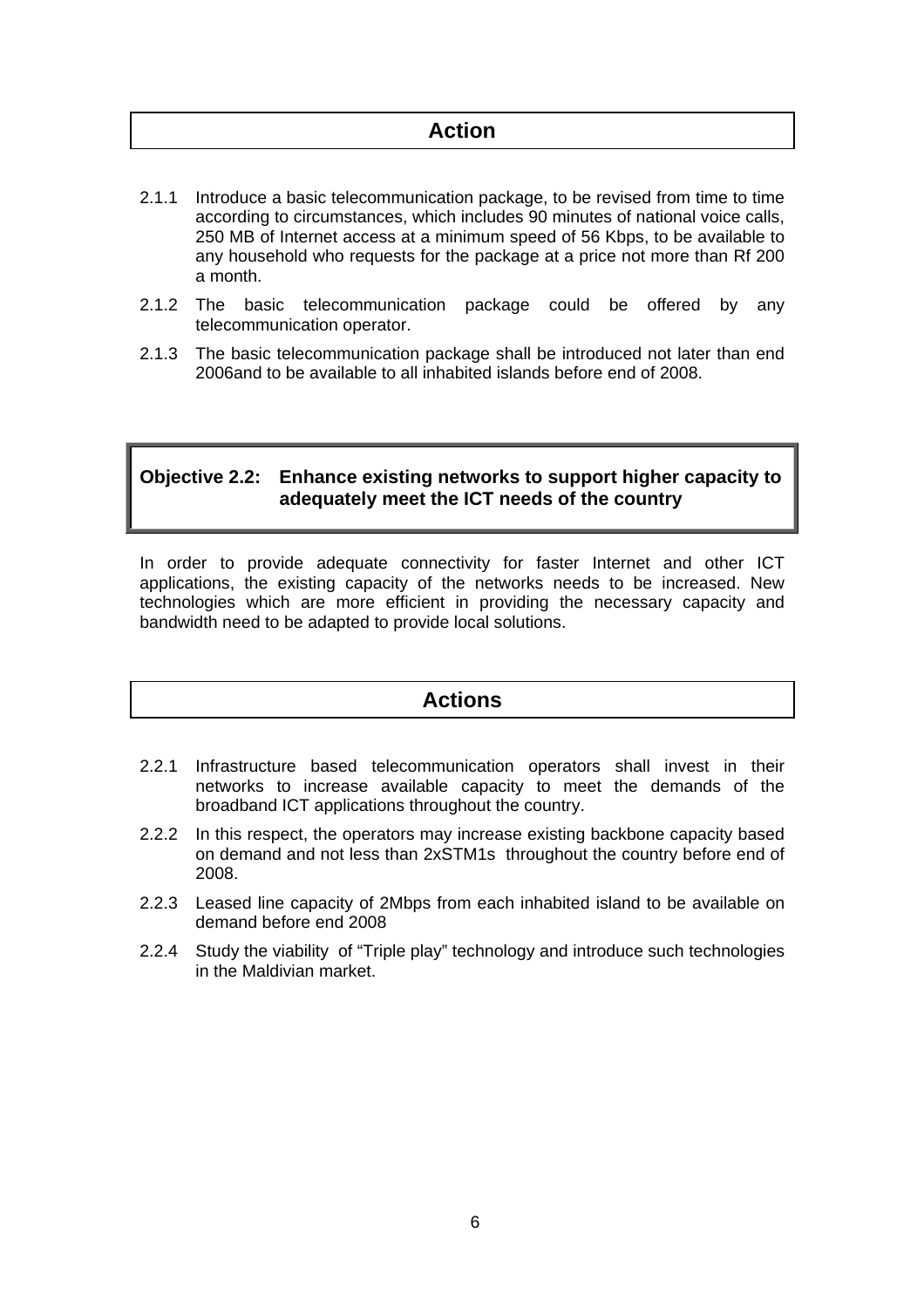#### **Objective 2.3: Introduce alternative technologies that provide high capacity to improve national connectivity**

Instead of depending on satellite or thin-route microwave technologies for backbone connection, the viability of other technologies needs to be studied and deployed. Submarine optical fibre could be the technology to connect the main population centres of the country. The feasibility of other emerging new technologies needs to be studied in line with the national developmental objectives of the government.

### **Actions**

- 2.3.1 Study the feasibility of linking main population centres via submarine optical fibre cable.
- 2.3.2 Study the feasibility of emerging new technologies that could be used for deployment of high capacity in national connectivity and introduce appropriate technologies.

#### **Objective 2.4: Provide high speed Internet services throughout the country**

To provide cheaper and high speed Internet, the Internet service providers need to get national bandwidth through the terrestrial network instead of depending on high cost satellite bandwidth. Once the international submarine optical fibre is in place, the capacity needs to be extended to the atolls for cost effective delivery of Internet services.

- 2.4.1 Infrastructure based operators shall avail national capacity to ISPs to expand their networks nationally.
- 2.4.2 Wherever possible ISPs should use terrestrial network to carry Internet traffic to their national nodes and international submarine optical fibre capacity to connect their national networks to Internet backbone.
- 2.4.3 Establish an Internet exchange which will connect all ISP networks at a national level.
- 2.4.4 ISPs shall be encouraged to use wireless technologies for creating wireless hotspots.
- 2.4.5 Regulatory measures shall be taken to facilitate countrywide Internet access to be achieved by end 2008.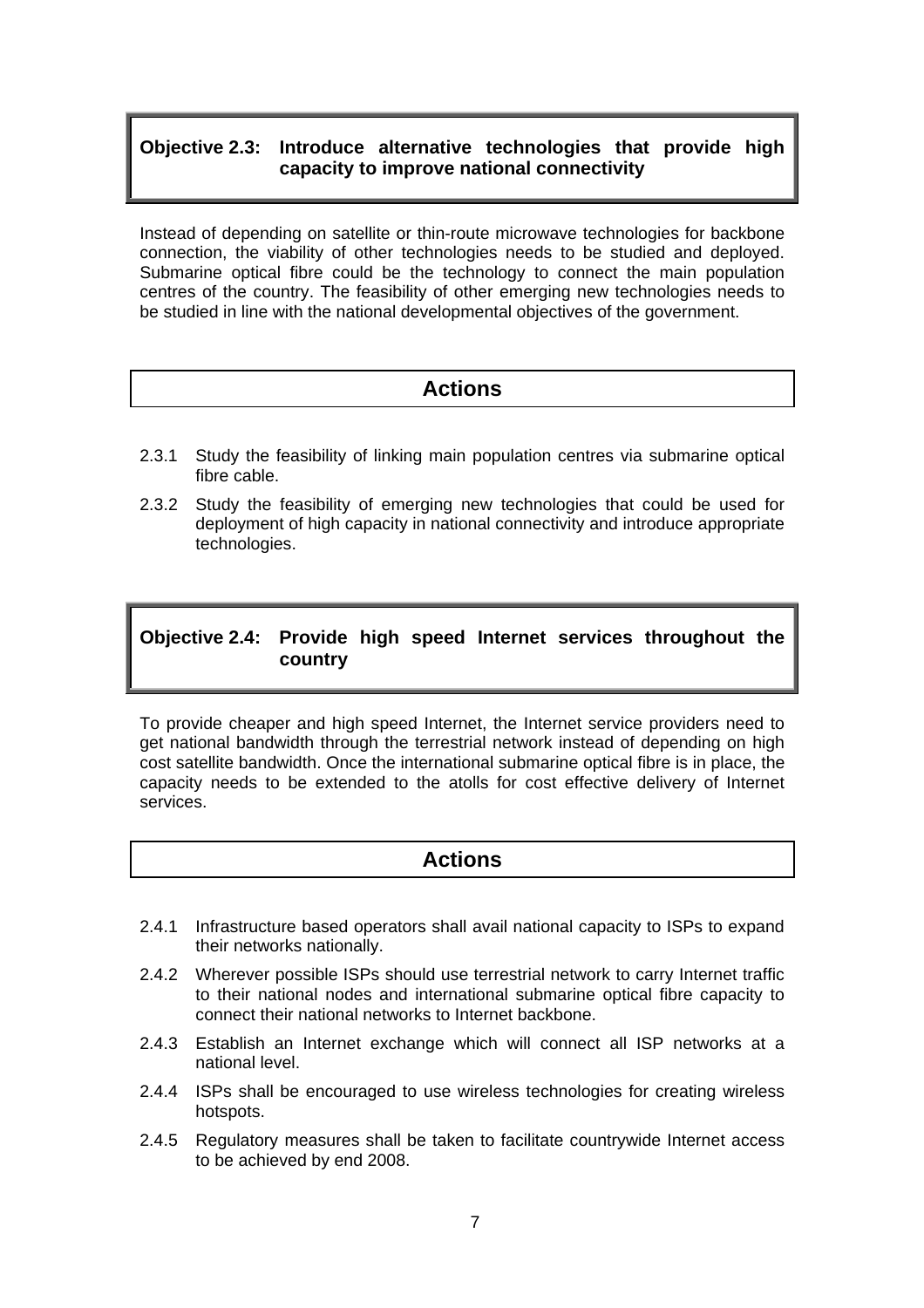#### **Objective 2.5: Establish a nationwide emergency telecommunications and early warning system**

In the wake of Tsunami disaster, the requirement of a separate emergency telecommunication network was envisaged. Such a system should provide the necessary telecommunication system to warn the public on a potential disaster and provide the lifeline immediately after the disaster to report damages to the National Disaster Management Authorities and later to facilitate relief efforts.

#### **Action**

- 2.5.1 Formulate an emergency telecommunication plan by the end of 2006.
- 2.5.2 Enhance existing telecommunication/broadcasting networks to carry early warning messages.
- 2.5.3 Facilitate priority calling and national roaming in the existing mobile networks to be used in the event of disasters or national emergencies by the end of 2006.
- 2.5.4 Establish satellite based personal communication system to reach all inhabited islands by the end of 2007.
- 2.5.5 Establish electronic public warning systems at island level by the end of 2009.

#### **Objective 2.6: Provide effective telecommunication facilities to the fishermen and vessels travelling within the territorial waters of the Maldives**

Maldives consists of a large proportion of sea which cannot be effectively covered by the cellular mobile service. The closure of Coastal Radio Station in 1998 eliminated the HF watch keeping and calling facilities available then to the vessels travelling in and around Maldivian territorial waters.

Currently, CB radios are mainly used by fishermen to communicate with the shore and each other. These radios have limited range and are not effective far out at sea.

A combination of mobile, HF, and satellite based communication will be more effective to provide seamless connectivity.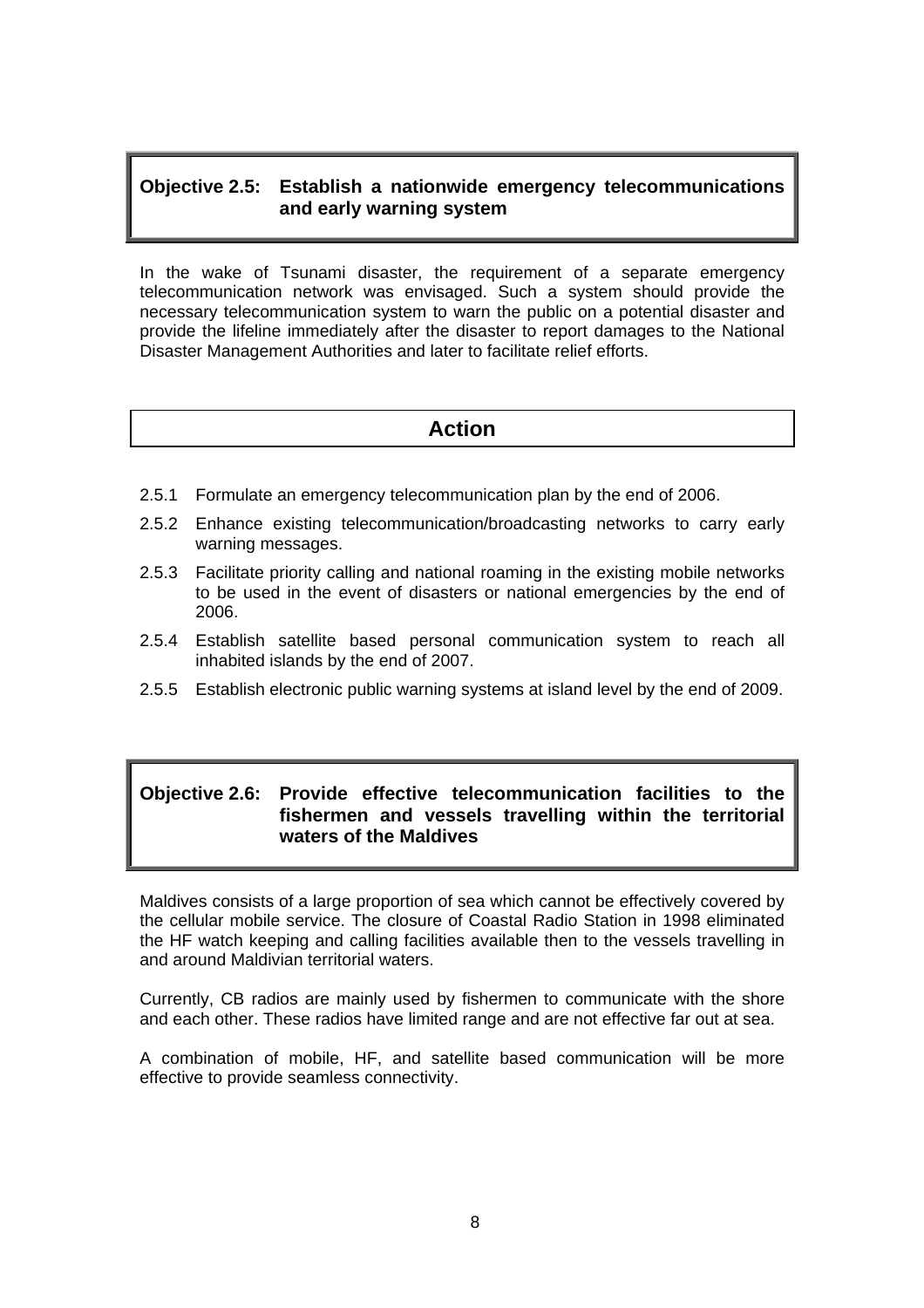### **Action**

- 2.6.1 License satellite phones (GMPCS) to be used on vessels by the end of 2006.
- 2.6.2 Facilitate roaming arrangements between terrestrial mobile networks and GMPCS operators by the end of 2006.
- 2.6.3 Create awareness and encourage usage of new technologies
- 2.6.4 For long haul vessels make GMPCS / HF radio equipment a requirement.
- 2.6.5 Establish HF stations to listen and facilitate communication to vessels within Maldivian waters.
- 2.6.6 Extend Coast Guard GMDSS facilities to listen and watch Maldivian vessels.
- 2.6.7 Study other technologies that could be effectively used for long distance communication.

#### **Objective 2.7: Establish reasonable communication means for people with special needs [PWDs]**

Telecommunication being considered as a basic right of the people, it is necessary that all citizens including people with special needs have access to at least basic telecommunication services. In this respect, it is important to assess the telecommunication needs of these groups of individuals and make necessary technological arrangements to provide them with appropriate facilities.

Therefore, the universal service has to be extended to include the needs of this special group. Through a Universal Service Fund (USF) or other financing mechanism the specific technologies should be made available to the people in need.

- 2.7.1 Study the telecommunication needs of the people with special needs.
- 2.7.2 Provide awareness on the available technologies to the people.
- 2.7.3 Monitor the use of such technologies by PWDs and success of the program.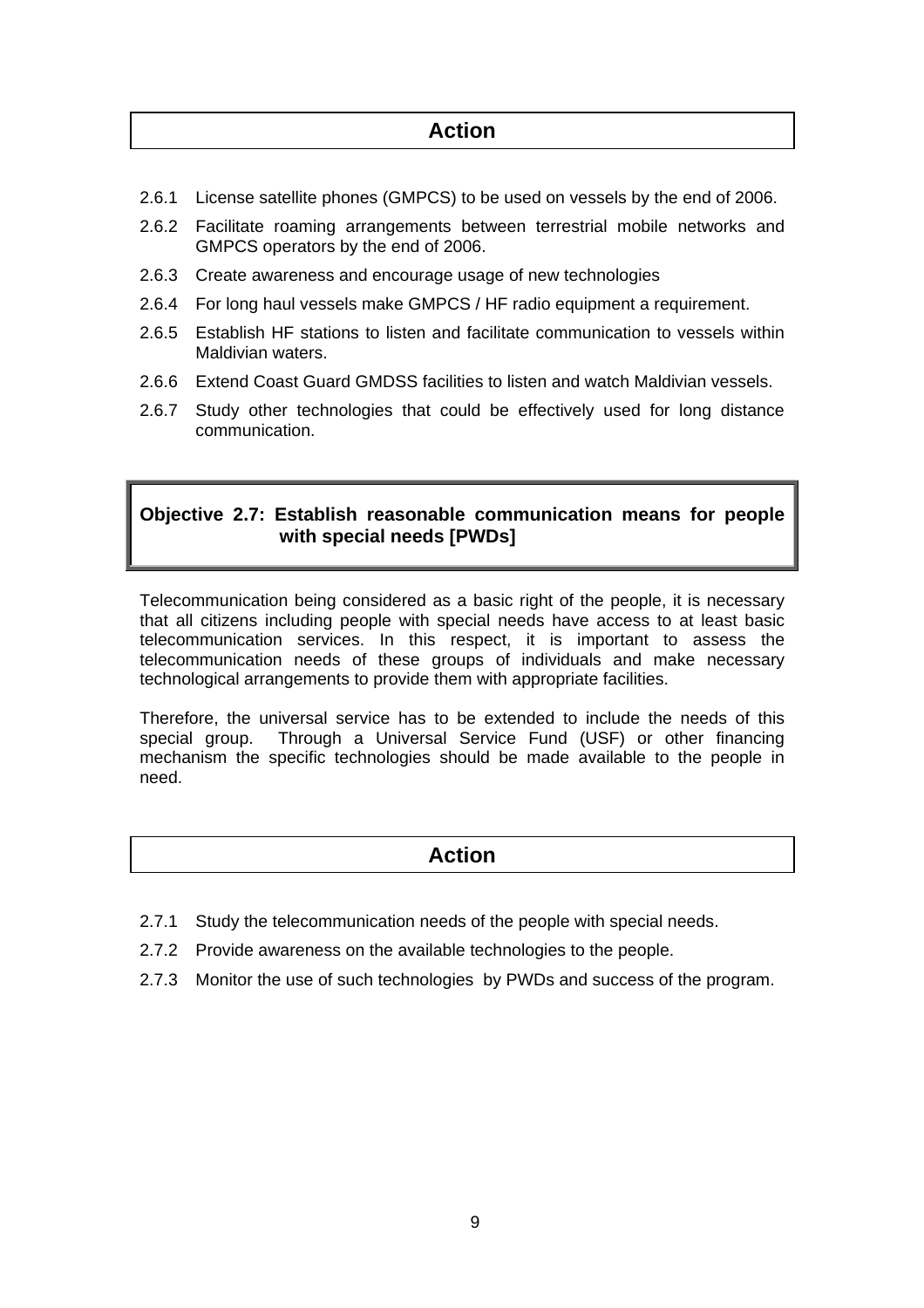#### **Objective 2.8: Increase international capacity by connecting Maldives to international submarine optical fibre network**

To date, all international telecommunication traffic is provided via satellite. Dependence on satellite connectivity alone will not be sufficient to meet the future telephone and data traffic requirements.

Therefore, Maldives needs to be connected to the international submarine optical fibre network to provide cost effective international connectivity and to open doors for diverse business avenues.

#### **Action**

- 2.8.1. Facilitate the operators/investors to complete the international submarine optical fibre projects on schedule before end 2006.
- 2.8.2. Issue licence to sell international capacity and operate transit facilities.
- 2.8.3. Promote Maldives as an international hub to provide international transit services.
- 2.8.4. Encourage development of off-shore ICT services such as call centres, data warehousing, etc.
- 2.8.5. Establish interconnection among the networks to provide diversity and minimise possibility of interruption of services.

#### **Objective 2.9: Bring customer services closer to the people**

The advent of competition has increased the number and complexity of services. While all operators have customers offices in Male' and few densely populated islands, the rest of the country have no access to customer offices. There is significant difficulty to get personalised assistance in application for services and payment of bills.

With a view to reducing the above barriers, it is necessary to improve the accessibility of customer services throughout the country.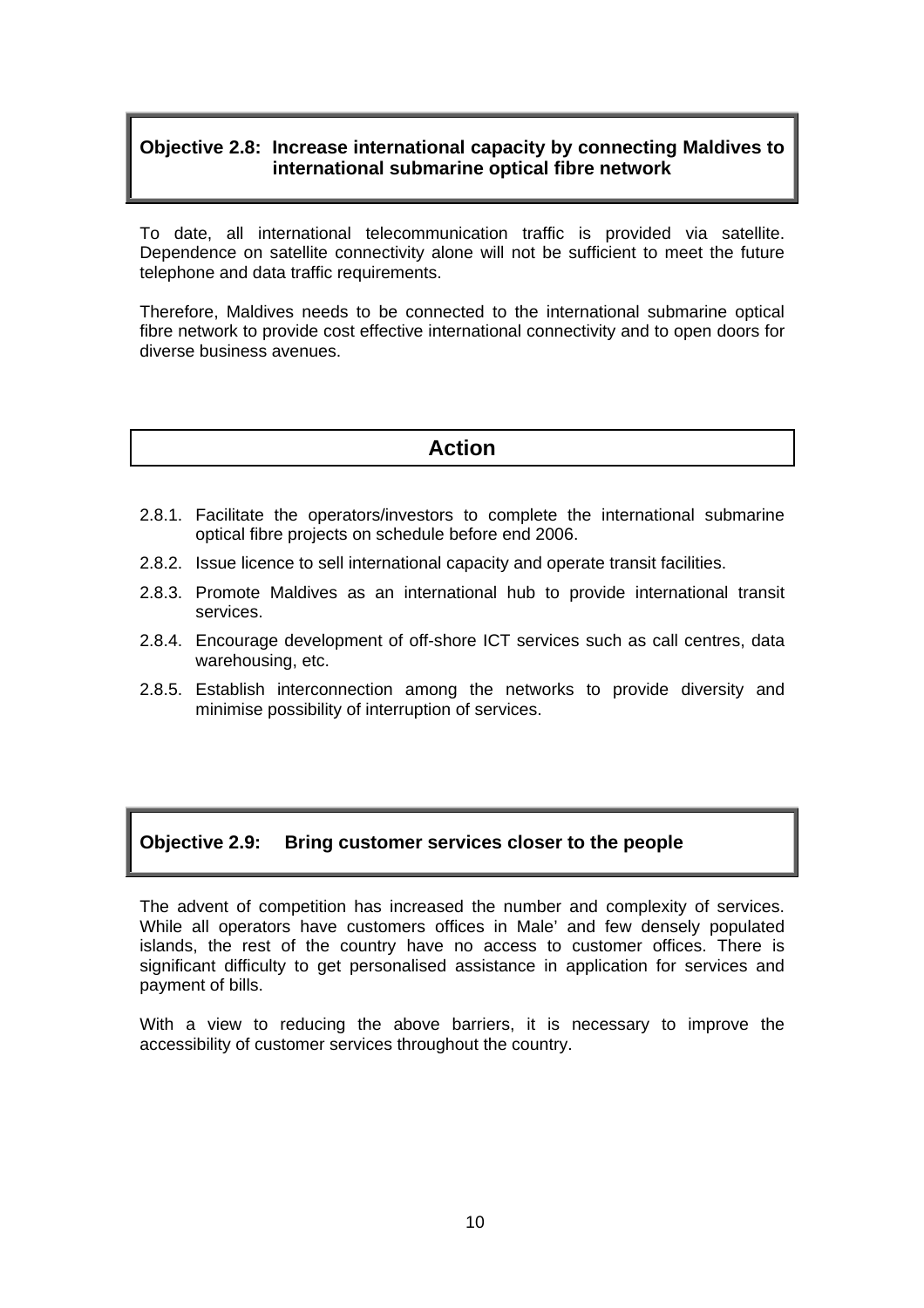- 2.9.1 Urge operators to establish their own or through their agents, customer offices or access points that would provide basic customer services in all islands.
- 2.9.2 Establish agents at island level who would act on behalf of the operators to provide basic customer services or through them to access full customer services of the operators.
- 2.9.3 Provide support for the banking sector to facilitate Banking gateways to be extended to islands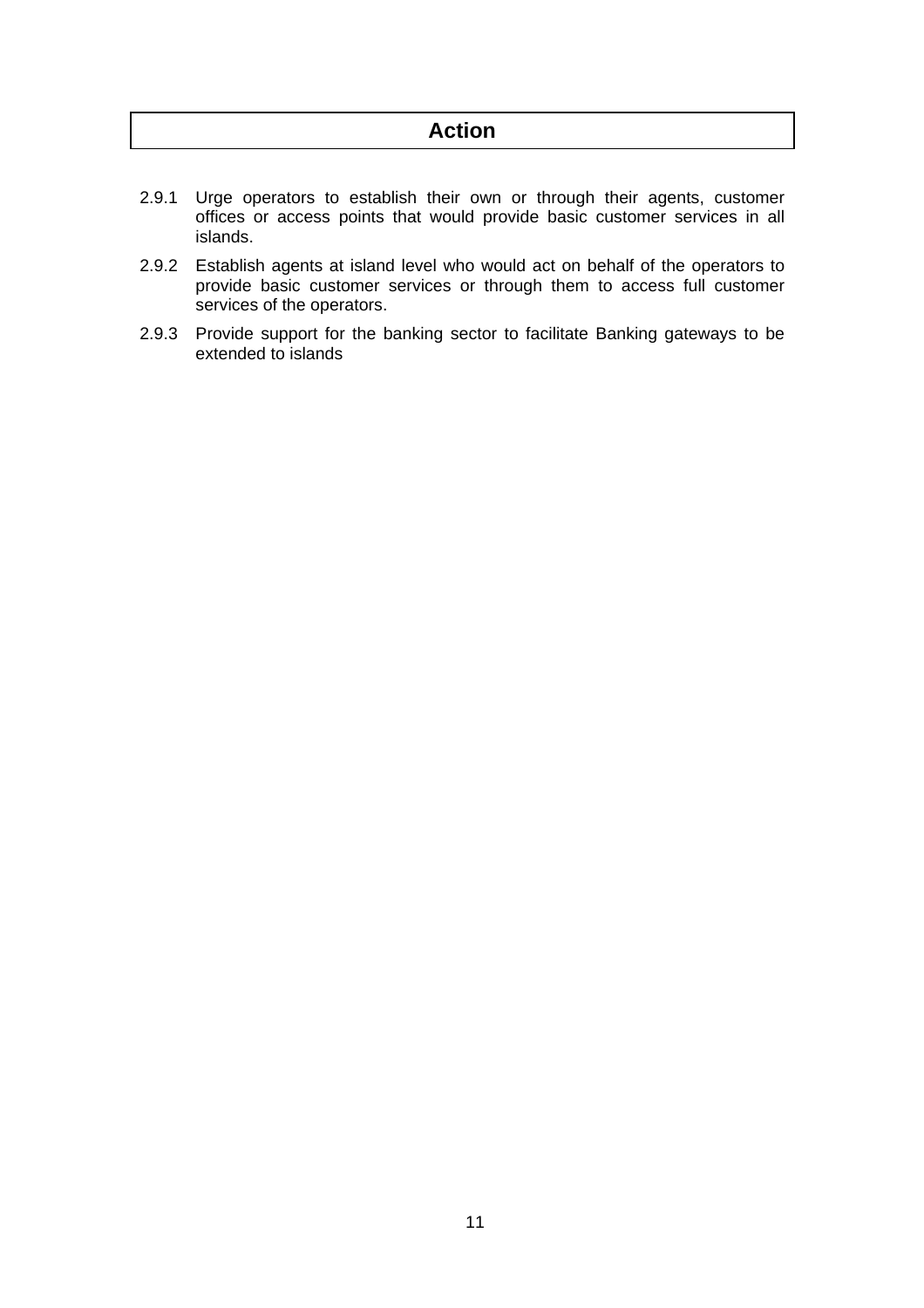# **3. Telecommunication regulatory structure**

The Regulator's role should be to protect the rights of consumers and service providers, as well as to promote policy objectives for sector development while maintaining a fair and level playing field for all stakeholders.

To make the role of the regulator more effective and transparent, a Telecommunication Act should be in place that gives the necessary legal powers to the Regulator. In addition, all necessary means and resources should be made available to the Regulator to effectively carry out its responsibilities.

The rapid developments in the telecommunication and information technology which result in global seamless connectivity has brought not only increased convenience to the way in which we communicate; but also provides opportunities for abusing these resources. Hence the need to provide security and protection to the individuals and businesses using modern telecommunication means has become an important challenge. Such measures include among other things, providing legal protection, regulatory mechanisms and added cyber security by the telecom operators.

In order to effectively discharge the said responsibilities, we see the world trend in the convergence of telecommunications and IT areas/activities and these services regulated under one umbrella.

### **Policy 3**

**Regulatory Authority shall be autonomous by law with clearly defined powers and resources to effectively carryout its dutiesand also to protect the interests of both the consumers and the Operators** 

#### **Objective 3.1: Enact a Telecommunications Act providing increased transparency in the regulation of telecommunications**

In the short term existing Telecommunication Regulation is sufficient for regulatory purposes. However a Telecommunications Act will improve the confidence of the investors, consumers and service providers and will improve the transparency of the regulatory framework.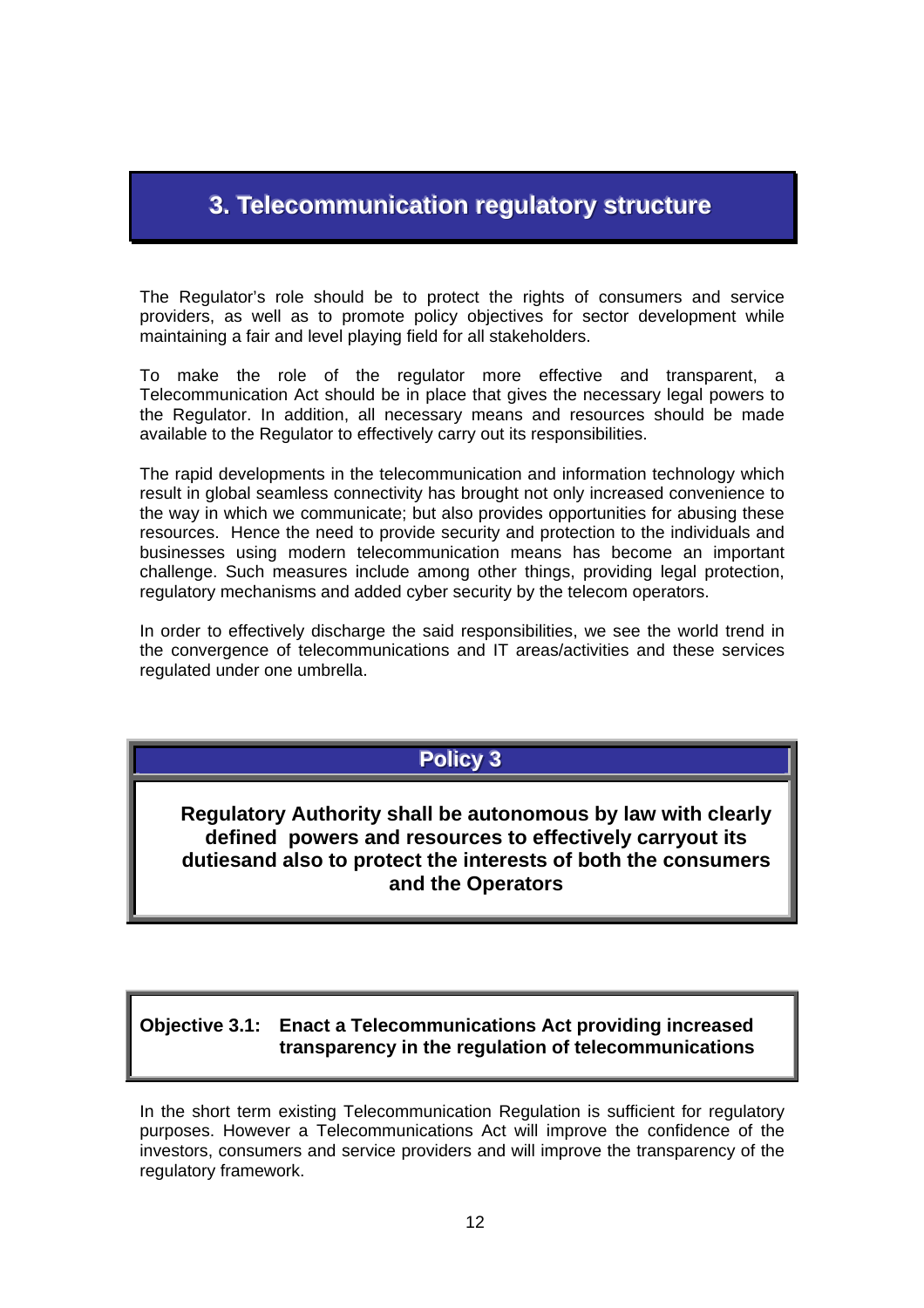# **Action**

- 3.1.1 Draft a Telecommunications Bill to by the end of 2006.
	- 3.1.1.1 The Telecommunications Act should provide necessary regulatory and telecommunications development framework along the lines of the international best practice.
	- 3.1.1.2 The Telecommunications Regulator shall be an independent entity with necessary legislative powers to effectively execute its responsibilities, and shall be financially autonomous.
	- 3.1.1.3 The Telecommunications Act shall sufficiently provide for the protection of the consumer.
- 3.1.2 Submit the Telecommunications Bill during 2007.
- 3.1.3 Establish an independent Regulator for telecommunications with financial autonomy
- 3.1.4 Explore the opportunities of establishing an Ombudsmen in consultation with telecom operators, to look into consumer grievances and make decisions independently and quickly.

#### **Objective 3.2: Increase transparency and accessibility of the regulatory procedures and processes of the Regulatory Authority**

The Regulator needs to be transparent and impartial. These qualities are particularly important in a competitive environment. It is important that the regulatory procedures and processes are written and available to the stakeholders.

- 3.2.1 Formulate subordinate regulations and standards
- 3.2.2 Regulatory Authority should improve public consultation process on regulatory and general telecommunications and ICT matters that are of interest to the public and industry.
- 3.2.3 Publish procedures, standards and regulations electronically and physically and arrange for public accessibility.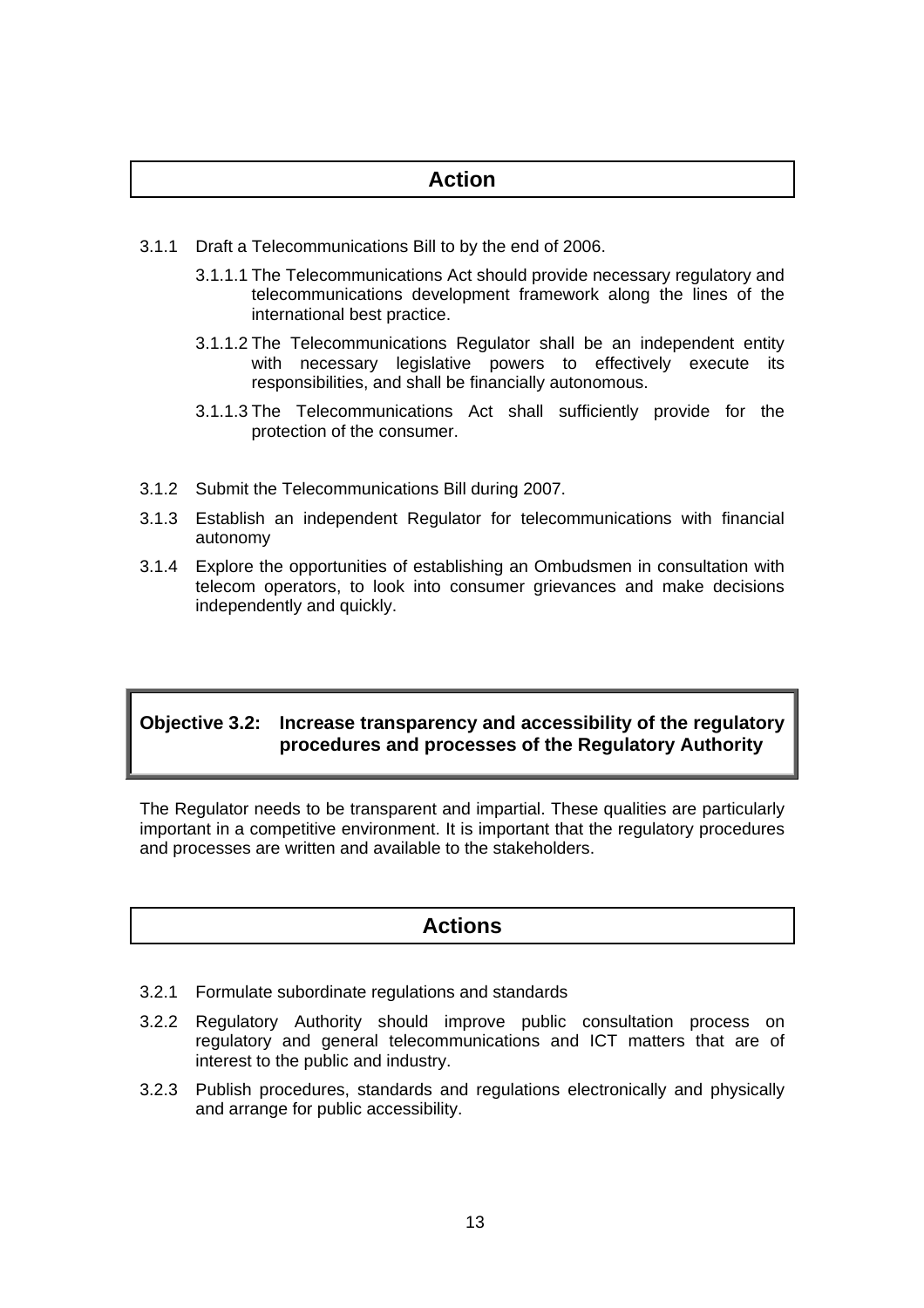#### **Objective 3.3: Strengthen the regulatory framework for telecommunications and Information Technology.**

In this converged age of telecommunications and IT effectively talking about ICT, it is desirable to have a regulatory framework in place that would allow both sectors to be effectively and efficiently regulated. To this end, it is important to establish such mechanisms in the Maldives in line with the international best practices.

### **Actions**

3.3.1 Study the regulatory mechanisms used at the global level to regulate telecommunications and IT and implement such reforms applicable to the Maldivian environment.

#### **Objective 3.4: Facilitate the safe use of telecommunications and Information Technology**

The increasing malicious use of the telecommunications and information technology has victimised many of the users of these resources. Malicious activities ranging from nuisance calls made on the phone and warning messages delivered to spam and indecent material received from Internet have caused undesirable worries to many genuine users. The increased use of cyber crime using modern telecommunication means has posed significant challenges to provide security in maintaining business secrets and data integrity. Hence, the need to facilitate safe use of telecommunications to the Maldivian users has become ever important.

- 3.4.1 Telecom Operators shall improve the security and protection of the services they provide to their customers, including appropriate protection against spam and other security threats over internet.
- 3.4.2 Coordinate and cooperate regional and international efforts to improve cyber security and implement appropriate measures nationally including capacity building in these areas.
- 3.4.3 Establish a framework to facilitate necessary information to the law enforcers in order to reduce cyber crimes and/or crimes using telecommunications or information technology,
- 3.4.4 Improve the protection of juniors/minors from possible exploitation of these individuals using ICT means, and facilitate a safe use of telecommunications and information technology.
- 3.4.5 Formulate necessary laws to facilitate safe use of telecommunications and information technology and to improve cyber security.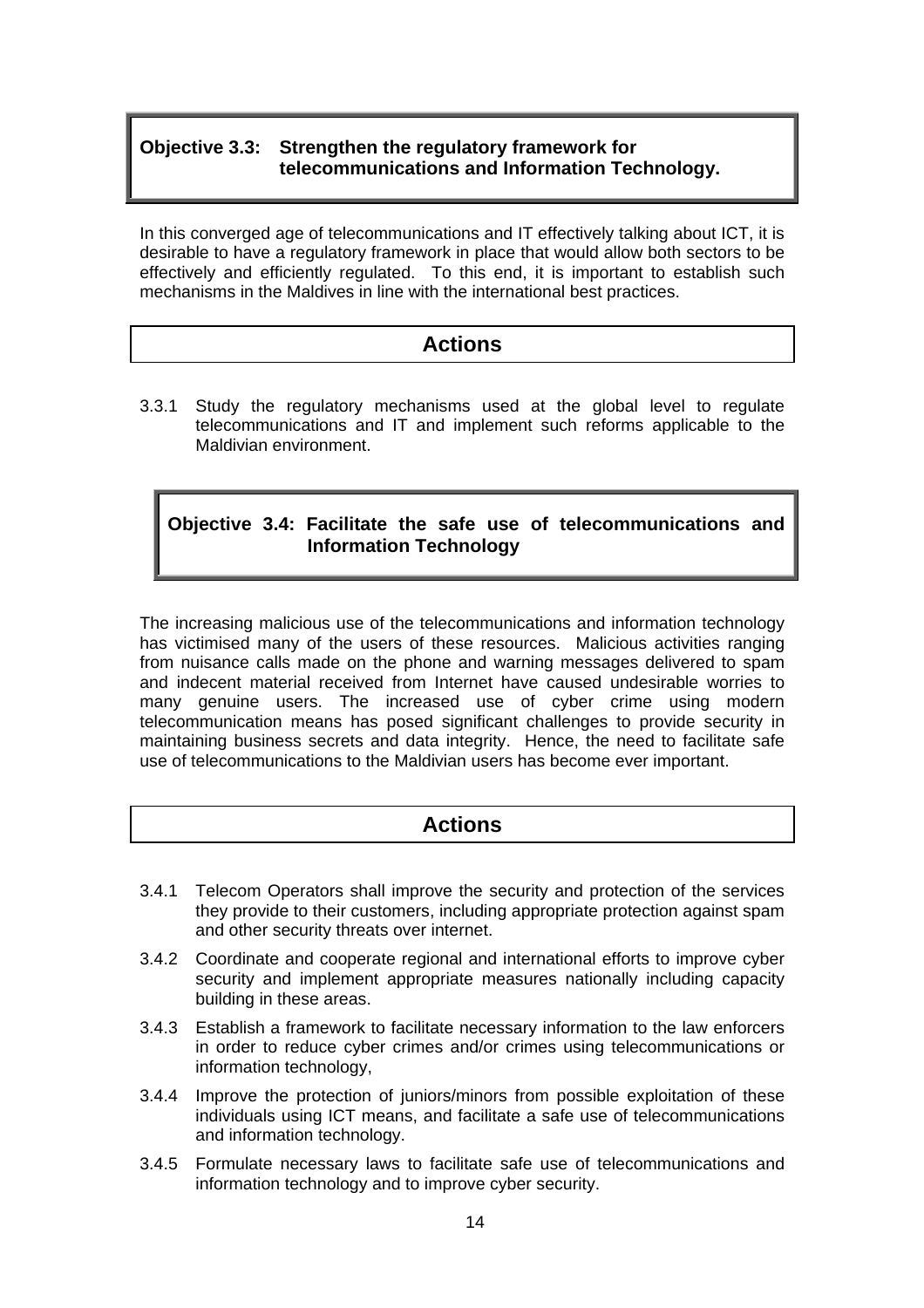# **4. Further competition in telecommunication service**

The introduction of competition in Internet and mobile services has brought about significant improvements to the telecommunications services. These include lower telecommunication charges, expansion of the services, improvement of quality and introduction of new services.

Despite the small size of the Maldivian market, it has shown that competition can be made sustainable and has provided significant benefits to the consumers. Mobile sector has seen most progress, but Internet, infrastructure / capacity leasing, fixed telephone, VoIP, and international are areas that need to be further opened for competition.

# **Policy 4**

#### **Competition shall be increased in the existing services and new services shall be opened for competition**

#### **Objective 4.1: Further strengthen competition in the Internet market**

Since the introduction of a second ISP, significant changes are seen in the market. However, the choice in Internet services is currently available only to limited areas. The charges have come down, yet there is scope for further improvements.

It is therefore necessary to find ways to strengthen competition to deliver the full benefits of Internet services across the country.

- 4.1.1 Introduce and promote retail opportunities for Internet.
- 4.1.2 Introduce further competition in the Internet market with obligations for national coverage.
- 4.1.3 Facilitate by regulatory means to ensure that infrastructure owned operators will provide national and international capacity to ISPs and retailers on commercial terms.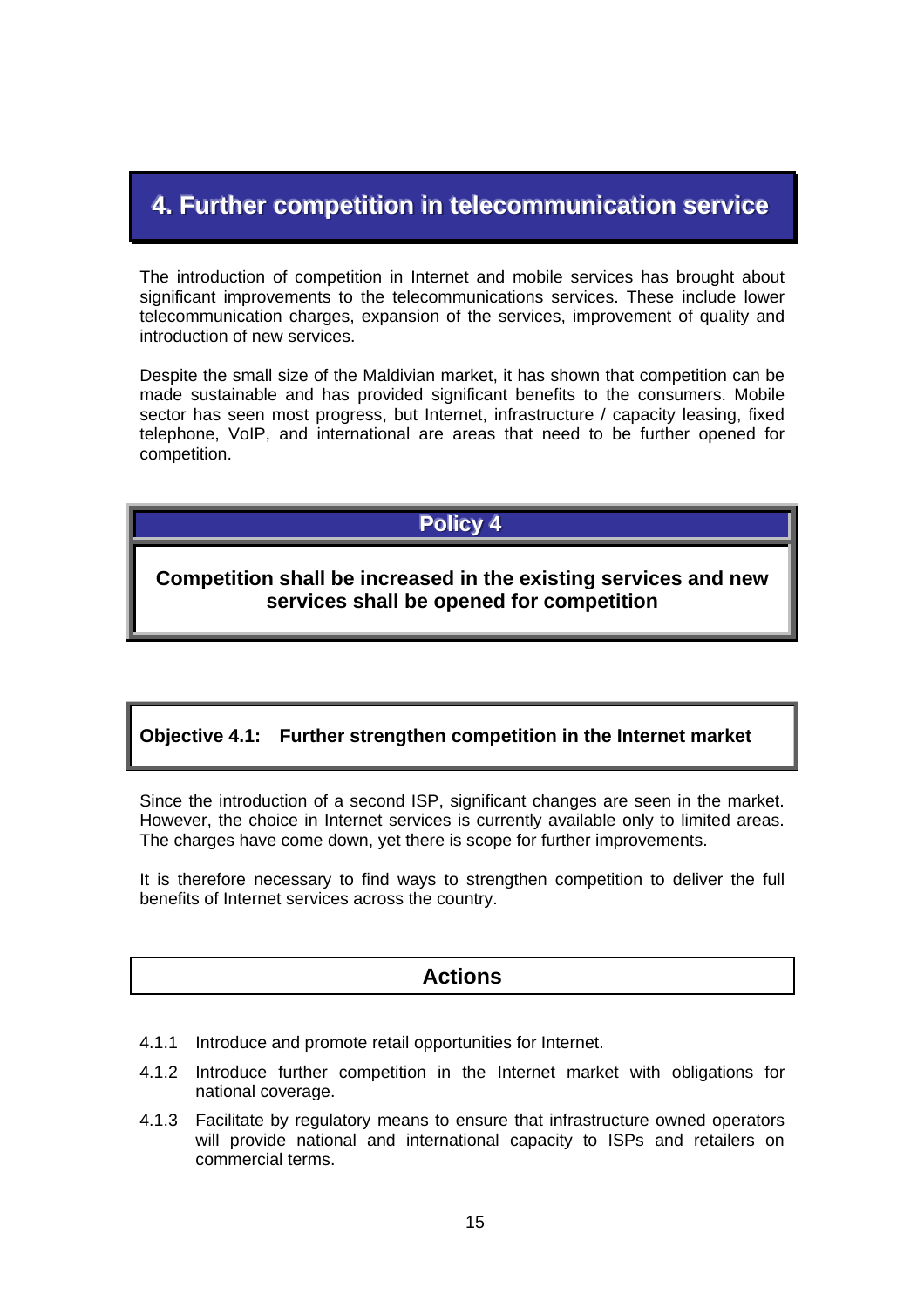#### **Objective 4.2: Increase infrastructure competition**

One of the possibilities of developing the infrastructure to a level that countrywide broadband services can be achieved is through competition and inviting foreign investment in this area.

Currently two separate networks exist in the Maldives. However, both networks still lack the capacity to provide nationwide broadband services. It is necessary to facilitate competition among the networks and introduce further competition.

#### **Actions**

- 4.2.1 Provide existing infrastructure based operators with a licence to sell bandwidth.
- 4.2.2 License operators to use new technologies including Wi-MAX, etc.
- 4.2.3 Assign certain frequency bands as licence free bands and allow installation of infrastructure for individual and scientific / experimental purposes.

#### **Objective 4.3: Increase competition in international services**

Currently international services are provided only by Dhiraagu. The decision of TAM to provide international licence to Wataniya, would introduce competition in the international services at least in the mobile market.

International calls are still expensive. To improve the competitiveness of Maldives compared to regional countries, it is necessary to increase competition in international services and international capacity.

- 4.3.1 Provide additional licences to operate international gateways for PSTN after end 2008.
- 4.3.2 Accommodate the need to licence new operators in the numbering plan.
- 4.3.3 Provide licences for alternative calling service providers, such as VoIP based operators and Calling Card Operators.
- 4.3.4 Invite additional international operators for provision of international services..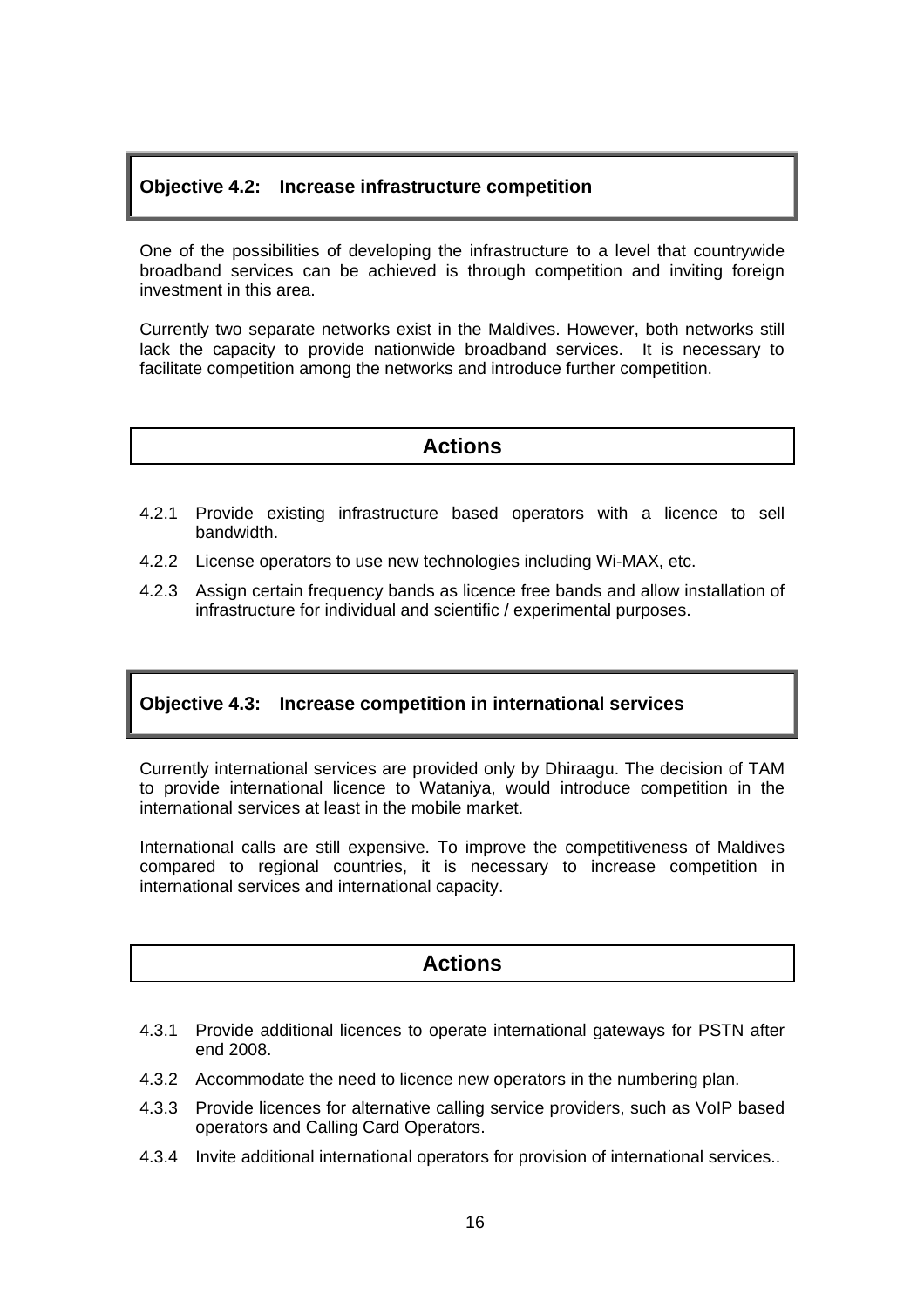# **5. Promoting the use and development of telecommunications and other services delivered using telecommunication means**

Telecommunications means have facilitated electronic information to be transmitted over distances, which has revolutionised the lives of the people world over. This revolution continues to improve the socio-economic status of countries including the **Maldives** 

It is important that Maldives fully embraces what telecommunications technologies could offer, in order to increase the competitiveness of the country thereby creating an environment to attract and sustain foreign investments. It is also necessary to develop and strengthen small and medium enterprises (SMEs) and increase the innovativeness, creativity and productivity of the people.

#### **Policy 5**

**The use and development of telecommunication technology shall be facilitated for the Maldives to fully embrace its benefits** 

#### **Objective 5.1: Increase awareness on telecommunications**

Availability of the technology itself does not encourage or facilitate the effective use of the technologies. This is evident even in areas where very good access to technology and bandwidth is available. Therefore it is necessary to increase the awareness of the people of the effective use of the technology and potentials.

- 5.1.1 Conduct awareness and training programmes to promote usage of telecommunication technology.
- 5.1.2 Study and introduce potential projects and applications delivered on telecommunication networks, that are feasible and attractive to the Maldives.
- 5.1.3 Arrange road shows and fairs on a continuous basis through out the country to demonstrate applications of telecommunication technologies.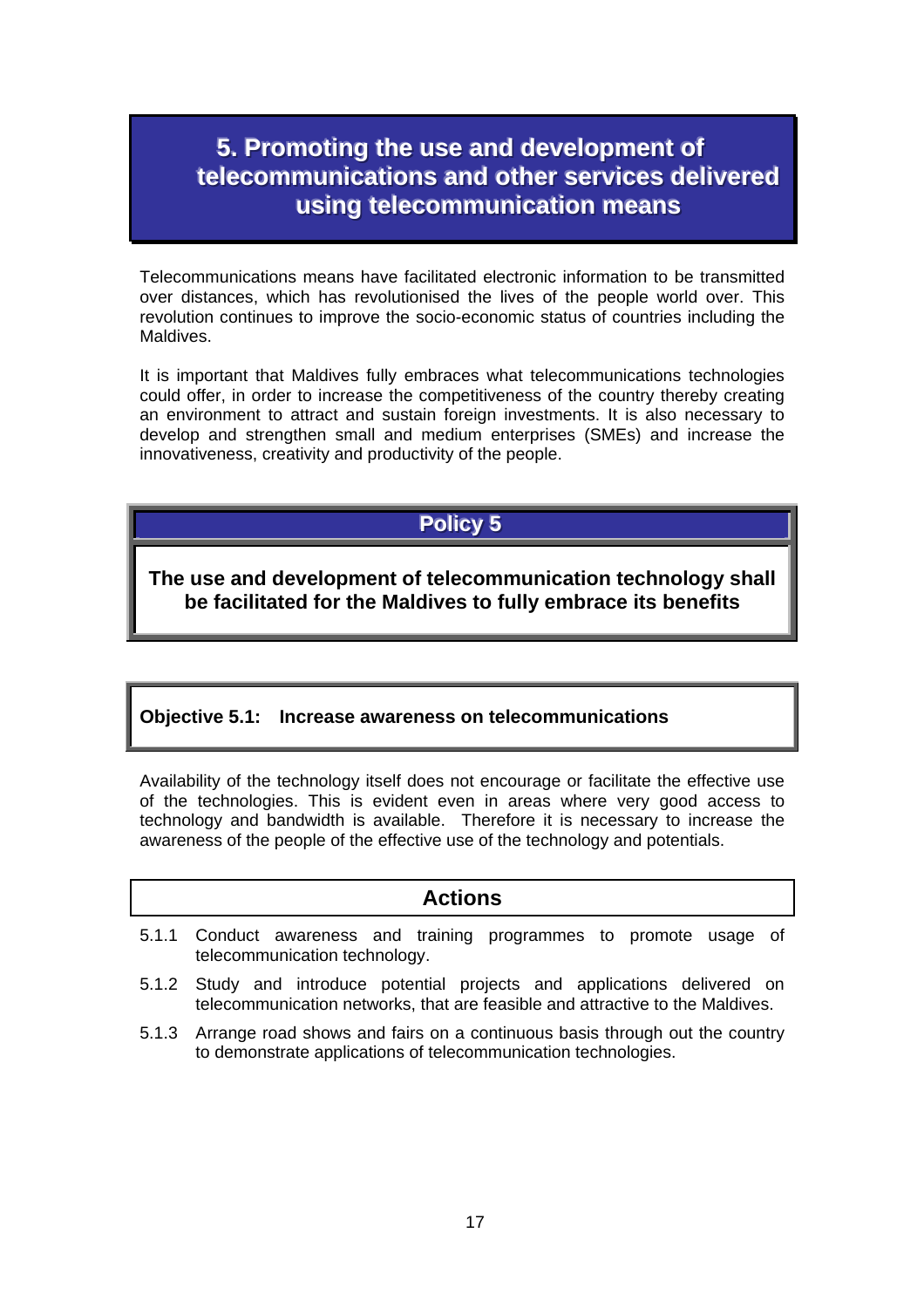#### **Objective 5.2: Encourage to develop telecommunication applications**

Maldives need to develop its human resources and facilitate its own development of applications and solutions. It is necessary to focus on the possibility of developing telecommunications related applications especially in the mobile areas, which has a lot of potential.

#### **Actions**

- 5.2.1 Study potential of developing telecom related applications
- 5.2.2 Develop educational and human resources necessary in the field of telecom applications
- 5.2.3 Provide support facilities to SMEs to develop in telecommunications related applications.
- 5.2.4 Create relationship with regional and international groups developing telecommunications related applications

#### **Objective 5.3: Improve public accessibility to services through the development and use of m-services**

It is envisaged that mobile will be the most used and the most accessible form of communication. With the advanced capability of the mobile infrastructure which has the potential for high speed data, many services can be effectively provided to a very wide population through the mobile phones.

Maldives needs to exploit the mobile platform to provide "m-services", mobile based services. The convenience of mobility, along with the accessibility of the services anywhere anytime is extremely attractive to a mobile pro community that we have in the Maldives.

Mobile applications / services could range from accessibility to public services, mobile banking, electronic money, entertainment, etc.

- 5.3.1 Establish a think tank to study and evaluate potential of mobile applications and services to the Maldives
- 5.3.2 Develop necessary framework in collaboration with the banking sector to facilitate financial services such as mobile banking (m-banking), mobile electronic money (m-money), mobile connected point of service (m-PoS).
- 5.3.3 Actively promote and provide support to develop public services that could be offered through the mobile services.
- 5.3.4 Encourage and support the development of mobile based applications.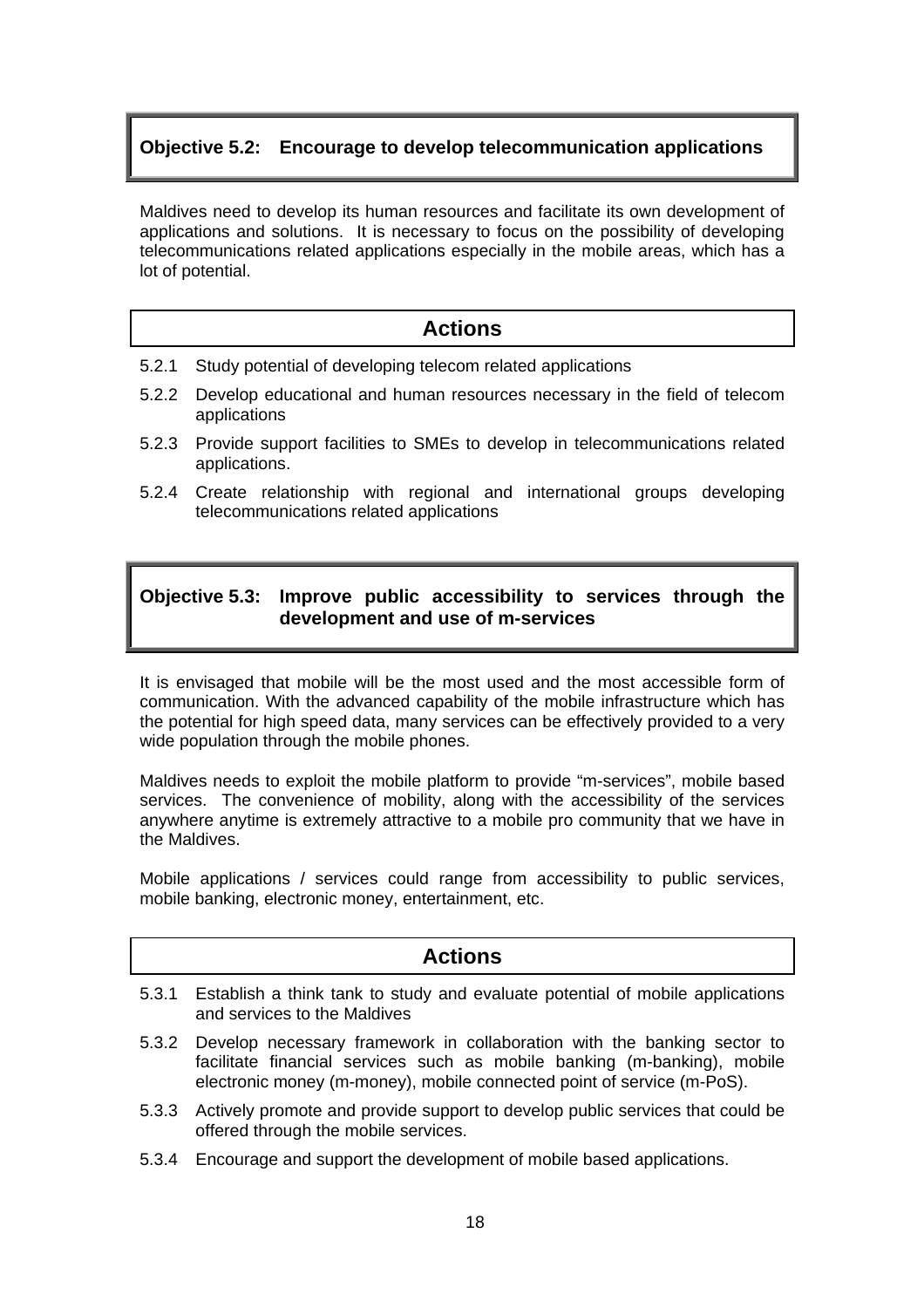# **Closing**

Government's policy on telecommunication would be an important guide for the stakeholders of the sector, including the service providers, investors, regulator and the users, to understand developmental objectives and to align their efforts in achieving their respective goals.

The aim of this policy is to provide the continuity to the previous Telecom Policy and continue to shape the Maldives telecommunication sector, so as to contribute positively to the development of the country and thereby improve the quality of life of the people.

#### **Note**

**The** *Maldives Telecommunication Policy 2006-2010* **document in its original form is in Dhivehi Language. In all circumstances and purposes the meaning in the original Dhivehi text shall prevail.**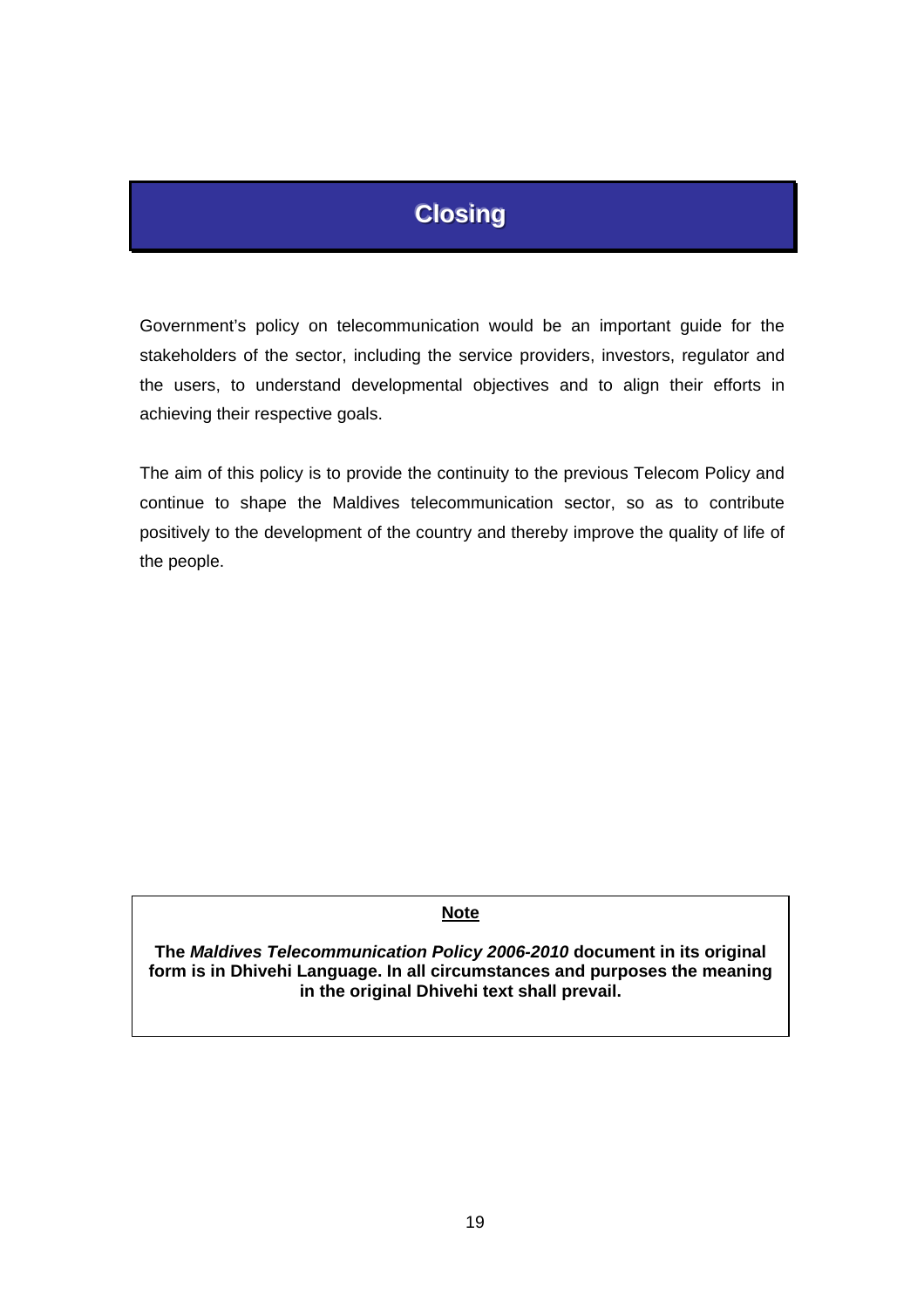# **Technical Terms and Abbreviations**

| Dial-up                                | To dial a number to get service                                                                                                              |
|----------------------------------------|----------------------------------------------------------------------------------------------------------------------------------------------|
| Data warehousing                       | Storage of electronic data outside the country for<br>redundancy and/or protection                                                           |
| Flat rate                              | A monthly or yearly usage fee instead of charging<br>on a per minute basis.                                                                  |
| <b>GMDSS</b>                           | Global Mobile Distress and Safety System                                                                                                     |
| <b>GMPCS</b>                           | Global Mobile Personal Communication by Satellite<br>- satellite based personal phone                                                        |
| Info-communication<br>technology (ICT) | Information communication technology                                                                                                         |
| Interconnect                           | Connection of two or more telecommunication<br>networks to facilitate communication among the<br>customers of all the networks               |
| <b>International Gateway</b>           | The point through which all telecommunication<br>traffic passes in and out of a country                                                      |
| <b>ISP</b>                             | <b>Internet Service Provider</b>                                                                                                             |
| kbps                                   | Kilo bits per second                                                                                                                         |
| LAN                                    | Local Area Network – computer network                                                                                                        |
| Local call                             | Calls to local area. i.e. calls that are charged as at<br>local rate.                                                                        |
| Long distance calls                    | Calls made outside the locality – national calls                                                                                             |
| m-services                             | Services delivered on the cellular mobile network                                                                                            |
| <b>Mbps</b>                            | Mega bits per second                                                                                                                         |
| National Numbering plan                | Number Plan that allocates numbers for different<br>telecommunication services. E.g. certain range of<br>numbers for telephone, mobile, etc. |
| <b>National Roaming</b>                | Roaming between two mobile networks within the<br>same country                                                                               |